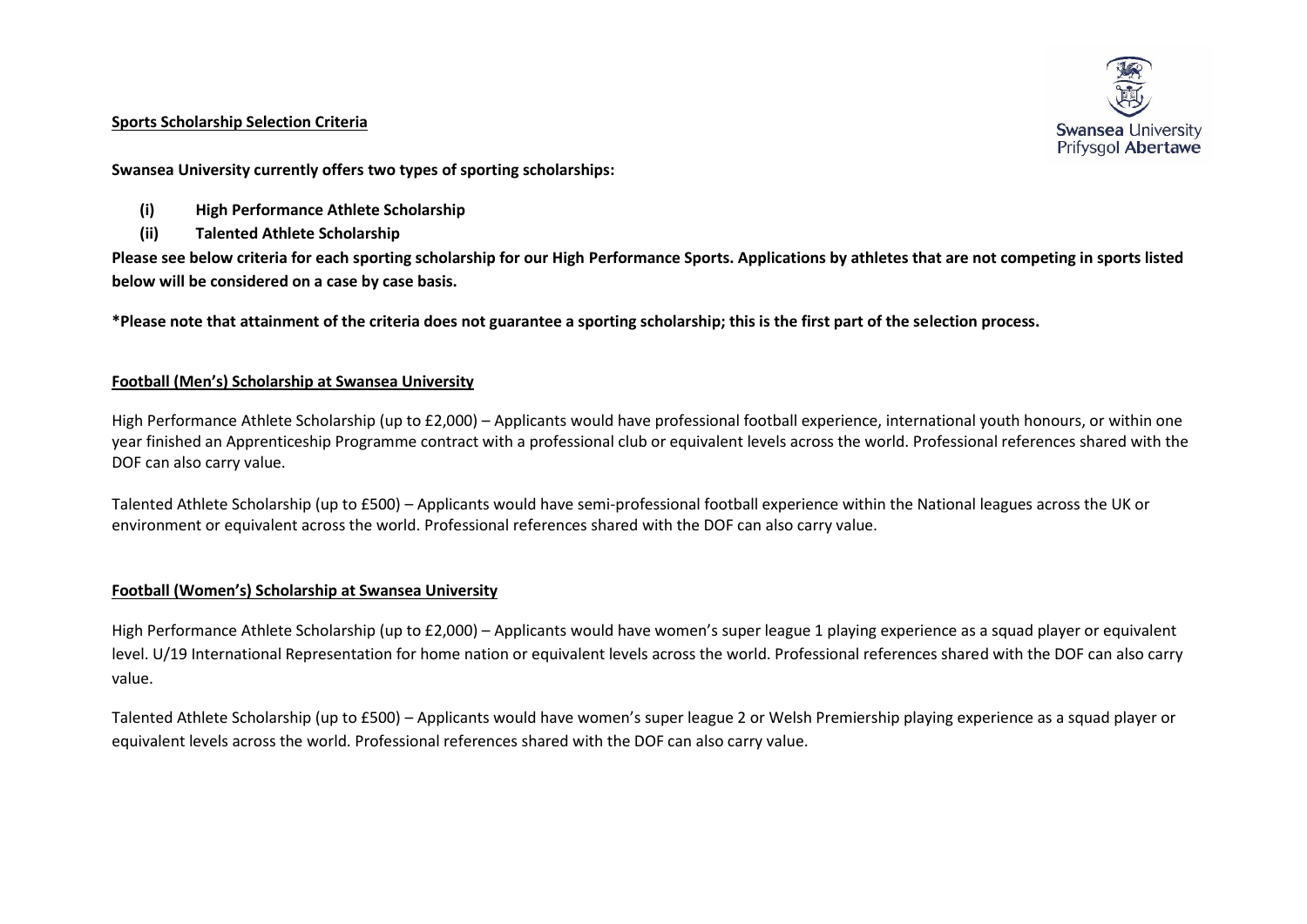

## **Hockey Scholarship at Swansea University**

High Performance Athlete Scholarship (up to £2,000) – Applicants will be part of Great Britain Elite Development Programme or equivalent programme. Applicant represents their Senior National team competing in Euro Hockey Nations Championship (Tier 1).

Talented Athlete Scholarship (up to £500) – Applicants would have Wales development/emerging international experience or U18 regional player (or equivalent standard).

## **Netball Scholarship at Swansea University**

High Performance Athlete Scholarship (up to £2,000) – Senior/U21 representing internationally or successfully named in squad or equivalent country\*. Selection for professional franchise squads.

Talented Athlete Scholarship (up to £500) – Applicants must be a part of the Welsh or equivalent country\* U21 /U17 Squad.

\*(equivalent country=ranked world top 10).

#### **Rugby Union (Men's) Scholarship at Swansea University**

High Performance Athlete Scholarship (up to £2,000) – Applicants would have current professional WRU/RFU experience at Premiership or above (or equivalent league) or actively be involved in the Elite player development group (Home Nation U18 or U20).

Talented Athlete Scholarship (up to £500) – Applicants would have current championship or division 1 experience (or equivalent league) or be affiliated to a regional academy or equivalent (Regional age grade 15-18 years old).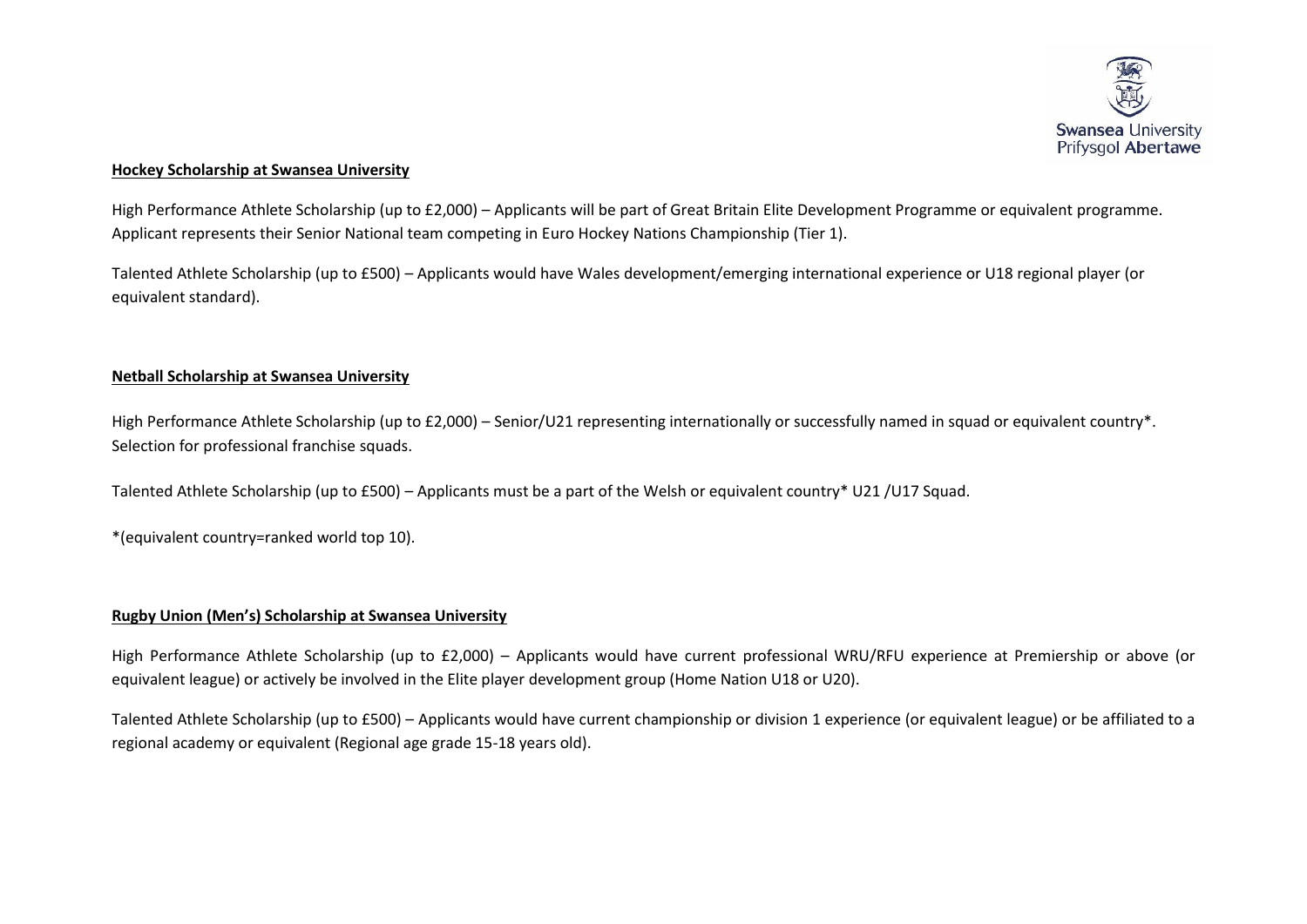#### **Rugby Union (Women's) Scholarship at Swansea University**



High Performance Athlete Scholarship (up to £2,000) – Applicants would represent Wales ladies (senior squad) or equivalent country and be a regular starting player with their regional side (or equivalent standard).

Talented Athlete Scholarship (up to £500) – Applicants would have Wales development/emerging international experience and be a squad player in the Welsh women's premiership or U18 regional player (or equivalent standard).

## **Table Tennis Scholarship at Swansea University**

High Performance Athlete Scholarship (up to £2,000) – Applicants would be currently competing at Senior International level.

Talented Athlete Scholarship (up to £500) - Applicants should be involved in NGB national squads or applicants will have represented their country at major Junior International Tournaments e.g. World Junior Championships/European Youth Championships.

#### **Swimming Scholarship at Swansea University**

Selection times are based around a percentage away from the 16<sup>th</sup> Ranked swimmer in the world on the 31<sup>st</sup> August each year.

Athletes are required to have achieved the selection standard in the previous swimming season.

Athletes are to achieve the selection standard based around which year they are at University. For example, a 3<sup>rd</sup> year student is required to achieve the year 3-selection time.

Achieving a selection time will not guarantee a scholarship; this is the first part of the selection process. See Appendix for full times.

For specific event times please enquire directly.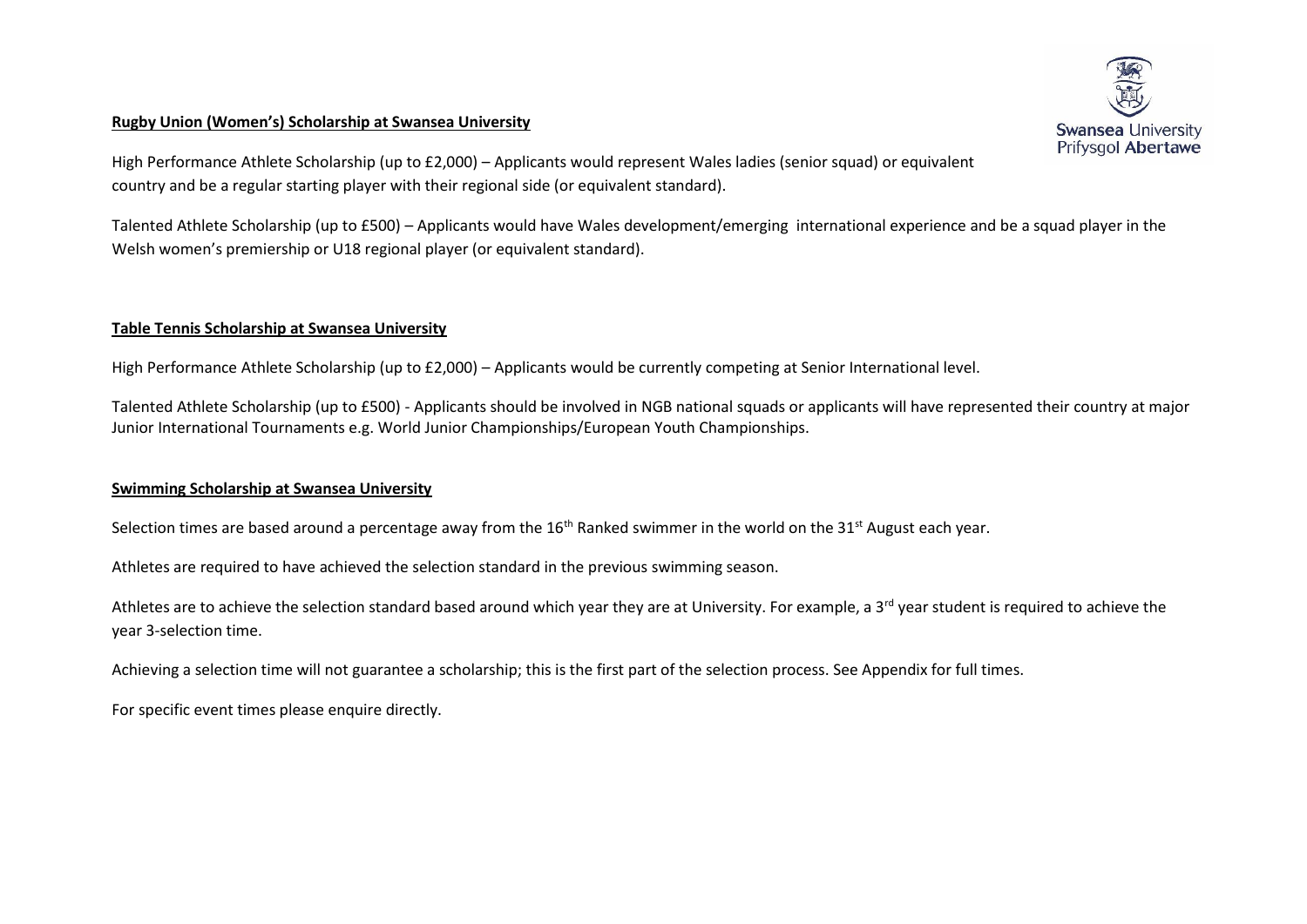

**Swimming times:** 

# **MALE**

|               |                 |          |                 | <b>HP Athlete Scholarship</b> |          | <b>Talented Athlete Scholarship</b><br>Yr1<br>yr <sub>2</sub><br>00:23.41<br>00:23.19<br>00:50.99<br>00:51.47<br>01:52.51<br>01:53.57<br>04:02.98<br>04:00.70 |          |                 |  |
|---------------|-----------------|----------|-----------------|-------------------------------|----------|---------------------------------------------------------------------------------------------------------------------------------------------------------------|----------|-----------------|--|
|               | <b>Event</b>    |          | Yr <sub>1</sub> | Yr <sub>2</sub>               | Yr3      |                                                                                                                                                               |          | yr <sub>3</sub> |  |
| <b>Free</b>   | 50 <sub>m</sub> | 00:21.88 | 00:22.97        | 00:22.76                      | 00:22.54 |                                                                                                                                                               |          | 00:22.97        |  |
|               | 100m            | 00:48.10 | 00:50.51        | 00:50.02                      | 00:49.54 |                                                                                                                                                               |          | 00:50.51        |  |
|               | 200m            | 01:46.14 | 01:51.45        | 01:50.39                      | 01:49.32 |                                                                                                                                                               |          | 01:51.45        |  |
|               | 400m            | 03:47.08 | 03:58.43        | 03:56.16                      | 03:53.89 |                                                                                                                                                               |          | 03:58.43        |  |
|               | 800m            | 07:48.93 | 08:12.38        | 08:07.69                      | 08:03.00 | 08:21.76                                                                                                                                                      | 08:17.07 | 08:12.38        |  |
|               | 1500m           | 14:56.10 | 15:40.91        | 15:31.94                      | 15:22.98 | 15:58.83                                                                                                                                                      | 15:49.87 | 15:40.91        |  |
| <b>Back</b>   | 50 <sub>m</sub> | 00:24.87 | 00:26.11        | 00:25.86                      | 00:25.62 | 00:26.61                                                                                                                                                      | 00:26.36 | 00:26.11        |  |
|               | 100m            | 00:53.46 | 00:56.13        | 00:55.60                      | 00:55.06 | 00:57.20                                                                                                                                                      | 00:56.67 | 00:56.13        |  |
|               | 200m            | 01:56.86 | 02:02.70        | 02:01.53                      | 02:00.37 | 02:05.04                                                                                                                                                      | 02:03.87 | 02:02.70        |  |
| <b>Breast</b> | 50 <sub>m</sub> | 00:27.01 | 00:28.36        | 00:28.09                      | 00:27.82 | 00:28.90                                                                                                                                                      | 00:28.63 | 00:28.36        |  |
|               | 100m            | 00:59.24 | 01:02.20        | 01:01.61                      | 01:01.02 | 01:03.39                                                                                                                                                      | 01:02.79 | 01:02.20        |  |
|               | 200m            | 02:08.48 | 02:14.90        | 02:13.62                      | 02:12.33 | 02:17.47                                                                                                                                                      | 02:16.19 | 02:14.90        |  |
| <b>Fly</b>    | 50 <sub>m</sub> | 00:23.36 | 00:24.53        | 00:24.29                      | 00:24.06 | 00:25.00                                                                                                                                                      | 00:24.76 | 00:24.53        |  |
|               | 100m            | 00:51.47 | 00:54.04        | 00:53.53                      | 00:53.01 | 00:55.07                                                                                                                                                      | 00:54.56 | 00:54.04        |  |
|               | 200m            | 01:55.90 | 02:01.69        | 02:00.54                      | 01:59.38 | 02:04.01                                                                                                                                                      | 02:02.85 | 02:01.69        |  |
| IM            | 200m            | 01:58.34 | 02:04.26        | 02:03.07                      | 02:01.89 | 02:06.62                                                                                                                                                      | 02:05.44 | 02:04.26        |  |
|               | 400m            | 04:13.61 | 04:26.29        | 04:23.75                      | 04:21.22 | 04:31.36                                                                                                                                                      | 04:28.83 | 04:26.29        |  |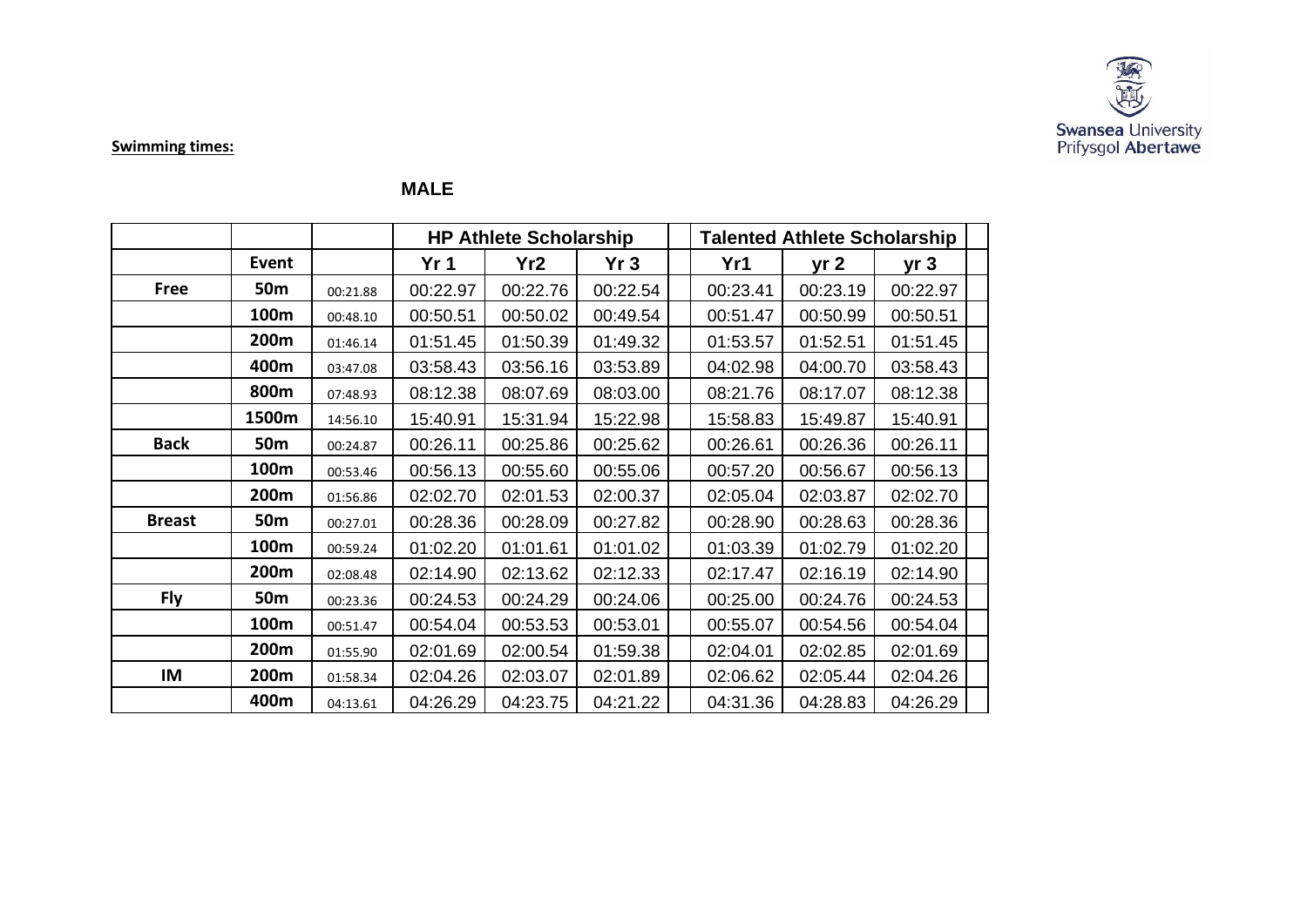

# **FEMALE**

|               |                 |          |                 | <b>HP Athlete Scholarship</b> |          | <b>Talented Athlete Scholarship</b> |                 |          |  |
|---------------|-----------------|----------|-----------------|-------------------------------|----------|-------------------------------------|-----------------|----------|--|
|               |                 |          | Yr <sub>1</sub> | Yr <sub>2</sub>               | Yr3      | Yr <sub>1</sub>                     | Yr <sub>2</sub> | Yr3      |  |
| Freestyle     | 50 <sub>m</sub> | 00:24.67 | 00:25.90        | 00:25.66                      | 00:25.41 | 00:26.40                            | 00:26.15        | 00:25.90 |  |
|               | 100m            | 00:53.40 | 00:56.07        | 00:55.54                      | 00:55.00 | 00:57.14                            | 00:56.60        | 00:56.07 |  |
|               | 200m            | 01:56.79 | 02:02.63        | 02:01.46                      | 02:00.29 | 02:04.97                            | 02:03.80        | 02:02.63 |  |
|               | 400m            | 04:06.35 | 04:18.67        | 04:16.20                      | 04:13.74 | 04:23.59                            | 04:21.13        | 04:18.67 |  |
|               | 800m            | 08:26.04 | 08:51.34        | 08:46.28                      | 08:41.22 | 09:01.46                            | 08:56.40        | 08:51.34 |  |
|               | 1500m           | 16:09.80 | 16:58.29        | 16:48.59                      | 16:38.89 | 17:17.69                            | 17:07.99        | 16:58.29 |  |
| <b>Back</b>   |                 |          |                 |                               |          |                                     |                 |          |  |
| <b>Stroke</b> | 50 <sub>m</sub> | 00:27.85 | 00:29.24        | 00:28.96                      | 00:28.69 | 00:29.80                            | 00:29.52        | 00:29.24 |  |
|               | 100m            | 00:59.62 | 01:02.60        | 01:02.00                      | 01:01.41 | 01:03.79                            | 01:03.20        | 01:02.60 |  |
|               | 200m            | 02:08.58 | 02:15.01        | 02:13.72                      | 02:12.44 | 02:17.58                            | 02:16.29        | 02:15.01 |  |
| <b>Breast</b> |                 |          |                 |                               |          |                                     |                 |          |  |
| <b>Stroke</b> | 50 <sub>m</sub> | 00:30.89 | 00:32.43        | 00:32.13                      | 00:31.82 | 00:33.05                            | 00:32.74        | 00:32.43 |  |
|               | 100m            | 01:06.93 | 01:10.28        | 01:09.61                      | 01:08.94 | 01:11.62                            | 01:10.95        | 01:10.28 |  |
|               | 200m            | 02:23.84 | 02:31.03        | 02:29.59                      | 02:28.16 | 02:33.91                            | 02:32.47        | 02:31.03 |  |
| <b>Fly</b>    | 50 <sub>m</sub> | 00:26.03 | 00:27.33        | 00:27.07                      | 00:26.81 | 00:27.85                            | 00:27.59        | 00:27.33 |  |
|               | 100m            | 00:57.63 | 01:00.51        | 00:59.94                      | 00:59.36 | 01:01.66                            | 01:01.09        | 01:00.51 |  |
|               | 200m            | 02:07.87 | 02:14.26        | 02:12.98                      | 02:11.71 | 02:16.82                            | 02:15.54        | 02:14.26 |  |
| IM            | 200m            | 02:10.72 | 02:17.26        | 02:15.95                      | 02:14.64 | 02:19.87                            | 02:18.56        | 02:17.26 |  |
|               | 400m            | 04:38.72 | 04:52.66        | 04:49.87                      | 04:47.08 | 04:58.23                            | 04:55.44        | 04:52.66 |  |